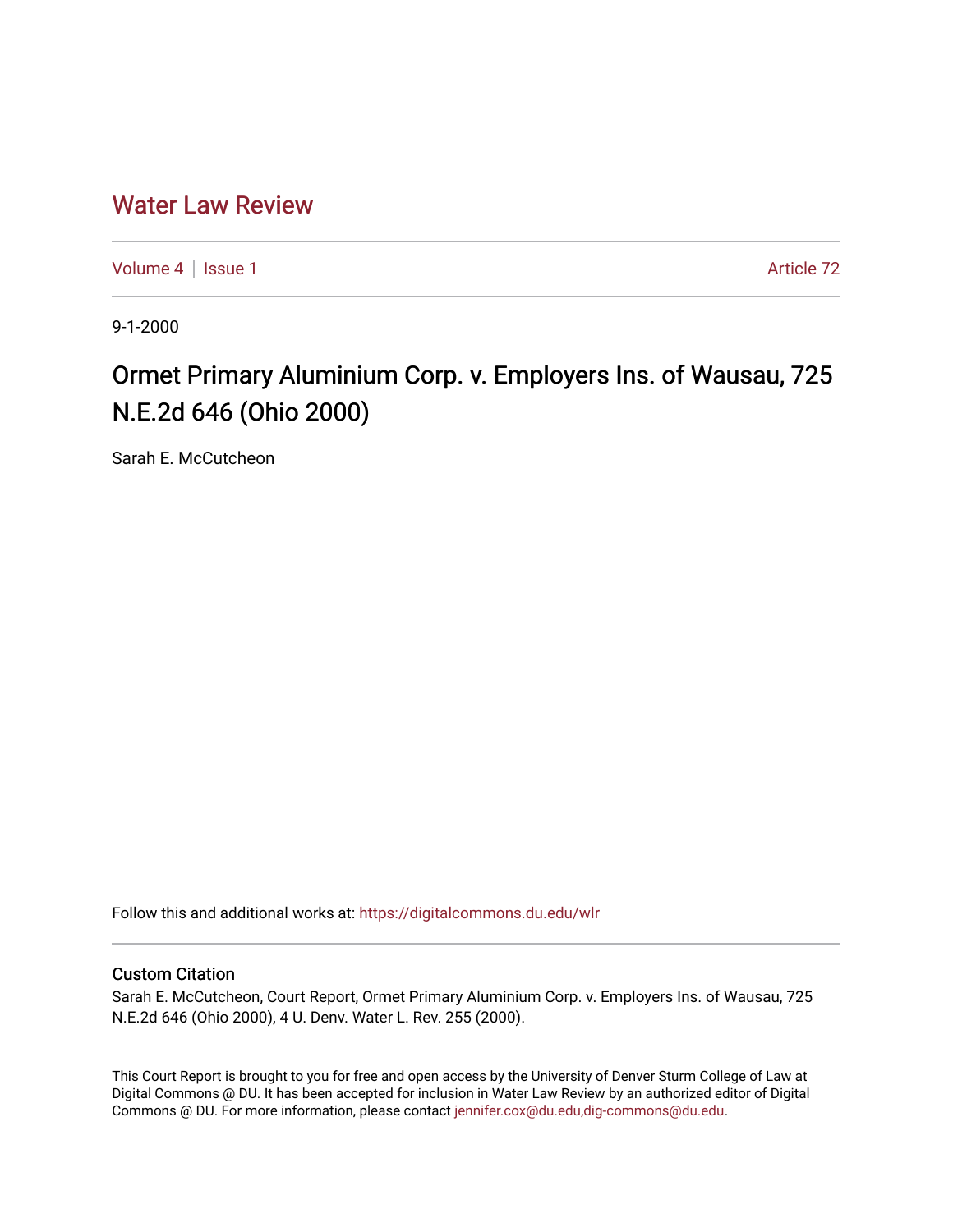*COURT REPORTS*

landowners sought relief beyond a mere flowage easement upon the downstream landowners. Rather, the landowners asserted the right to keep dikes constructed in violation of the law in place. The court concluded the landowners could not acquire a prescriptive right to stop the state from regulating and controlling the use of public waters for public benefit. The court found prescriptive rights cannot be acquired to public nuisances or interests that violate state law. Because the landowners' construction of dikes violated state law, the court determined they could not acquire prescriptive easements to use such dikes.

*Willow Morrow*

### OHIO

Ormet Primary Aluminum Corp. v. Employers Ins. of Wausau, **725** N.E.2d 646 (Ohio 2000) (holding aluminum manufacturing corporation failed to provide insurance carriers with timely notice of groundwater contamination).

Ormet Primary Aluminum Corporation ("Ormet") owned and operated an aluminum manufacturing facility ("Site"). included two wells that provided drinking and processing water. Ormet dumped its manufacturing wastes into ponds located at the Site. In 1956, a hydrogeological study of the Site warned of potential groundwater contamination from the disposal ponds. The study suggested sealing the ponds' bottoms and installing an interceptor well to pump out contaminated groundwater before it contaminated the drinking water wells. Ormet did not institute either remedial measure.

In 1966, Ormet became aware that liquid waste leakage, specifically fluorides and cyanides, from the unlined disposal pond bottoms had contaminated the Site's well water. Ormet constructed an interceptor well in 1972, but did not treat the inceptor well water. Instead, Ormet funneled the water into the Ohio River. Ormet obtained a National Pollution Discharge Elimination System permit ("NPDES permit") in 1975 for the contaminated interceptor well water discharge.

A May 1977 report confirmed underground aquifer contamination continued at the Site. In July 1977, a groundwater consultant hired by Ormet found impermissibly high cyanide and fluoride levels in the Site's groundwater due to disposal pond runoff. The groundwater consultant also suggested Ormet cover the disposal ponds with clay lids and recommended general cleanup. Ormet followed neither of these suggestions.

In 1980, due to a classification of the Site as a "major discharger" into the Ohio River under the Clean Water Act ("CWA"), an independent laboratory tested Ormet's wastewater discharges. The laboratory issued a report revealing that Ormet was discharging high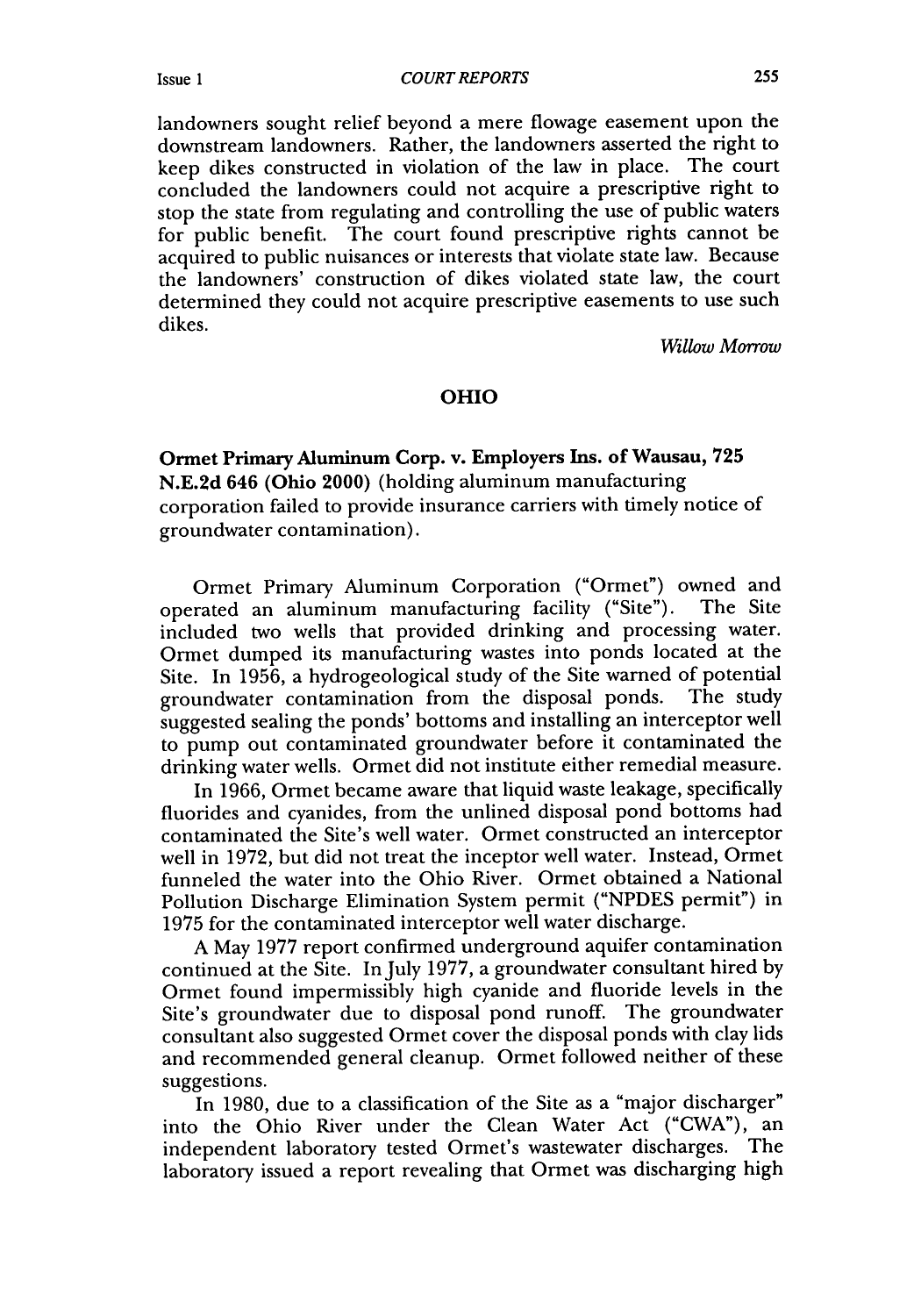cyanide concentrations into the Ohio River. In 1981, after the Ohio Environmental Protection Agency ("Ohio EPA") received a copy of the laboratory's report, it sent Ormet notice of its awareness of the discharges. Accordingly, Ormet began developing an underground water treatment process. Ormet informed Ohio EPA of its plans, but argued against the water treatment plant construction due to its estimated \$2,500,000 cost.

In 1985, the United States Environmental Protection Agency ("USEPA") placed the Site on the National Priorities List ("NPL"). USEPA sent a letter to Ormet in April 1986, informing Ormet that it was potentially responsible for the contamination of the Site and possibly liable for all removal and remediation costs.

In September 1986, Ormet's C.E.O., Emmett Boyle, and a former Ormet board member and shareholder, Charles Bradley, bought Boyle and Bradley purchased Ormet fully aware of the groundwater contamination problem. In March 1987, Boyle signed a settlement agreement with USEPA on behalf of Ormet without notifying or obtaining Ormet's insurers' consent. In the settlement, Ormet agreed to perform a CERCLA-mandated site study, provide USEPA with a work statement, and reimburse government agencies for costs incurred while overseeing the CERCLA-mandated site study preparation.

In late 1988, Ormet's insurance broker advised Ormet's vicepresident that Ormet should notify all insurance providers of the Site's contamination problems. However, Ormet did not send a potential claims notice involving the CERCLA remediation to any of its insurance carriers until March 1992.

In July 1995, Ormet filed suit for declaratory judgment, damages, and other relief against its primary and excess insurance carriers (collectively, "Insurers"). Insurers filed a joint summary judgment motion. Insurers claimed Ormet's insurance policies required timely notification of events or incidents that might lead to claims. Specifically, Insurers alleged Ormet failed to give timely notice of the Site's environmental problems and USEPA's demands. The trial court granted Insurers' summary judgment motion. Ormet appealed. The appellate court affirmed. The Supreme Court of Ohio heard the case on discretionary appeal.

The court first stated that, while notice requirement fulfillment is usually a question of fact for a jury, an unexcused and significant delay might be equally unreasonable as a matter of law. The court considered the various notice requirements included in Ormet's insurance policies. The court looked to the undisputed facts to determine whether or not Ormet complied with the insurance policies' notice requirements, noting Ormet was aware of a contamination problem as early as 1966.

Ormet advanced three arguments to support its contention that it provided timely notice. First, Ormet argued that although it was aware